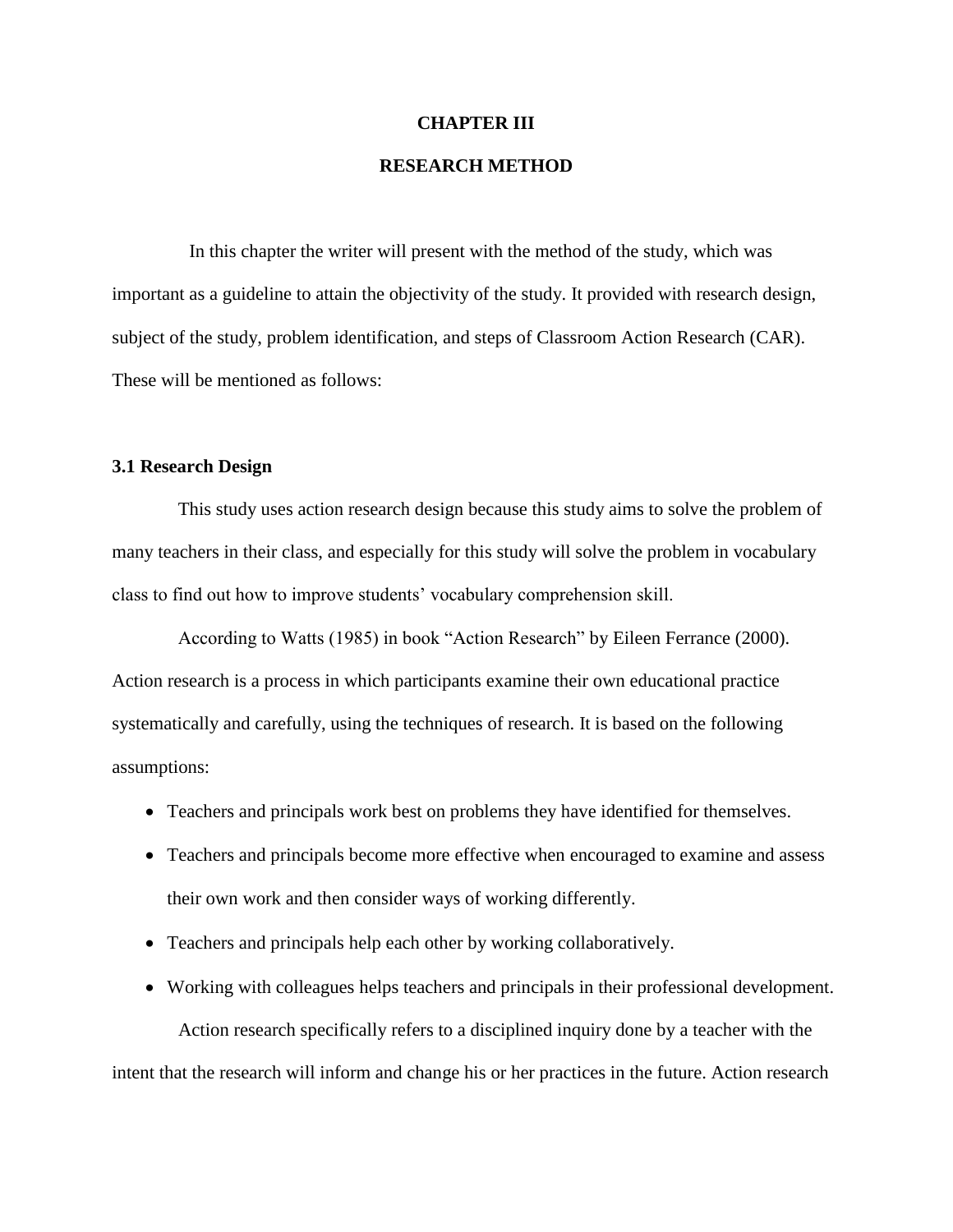is not a library project where we learn more about a topic that interests us. It is not problemsolving in the sense of trying to find out what is wrong, but rather a quest for knowledge about how to improve. Action research is not about doing research on or about people, or finding all available information on a topic looking for the correct answers. It involves people working to improve their skills, techniques, and strategies. Action research is not about learning why we do certain things, but rather how we can do things better. It is about how we can change our instruction to impact students. (Eileen Ferrance, 2000).

## **3.2 Subject of the Study**

Focusing on the topic of The Use of Video Tutorial as a Strategy to Improve the Students' Vocabulary, this research will conduct in SDN KARANGTURI Gresik, the subjects are the third grade that the total numbers of the students are 14 students which include 7 girls and 7 boys. The subject of the study are the students that never been taught vocabulary with using Video Tutorial in their class.

## **3.3 Problem Identification**

As the result of observation, the researcher found that there are several problem in the SDN KARANGTURI Gresik especially students in the third grade. The English teacher told that she is difficult to teach the third grade, because they are still young. She is difficult to hold the students and to manage the class. Besides that most of the students has low ability and low score in English subject especially in vocabulary. They are easy to forget with the vocabulary that has been studied. Because of that, in this research the researcher focuses on improving students' vocabulary.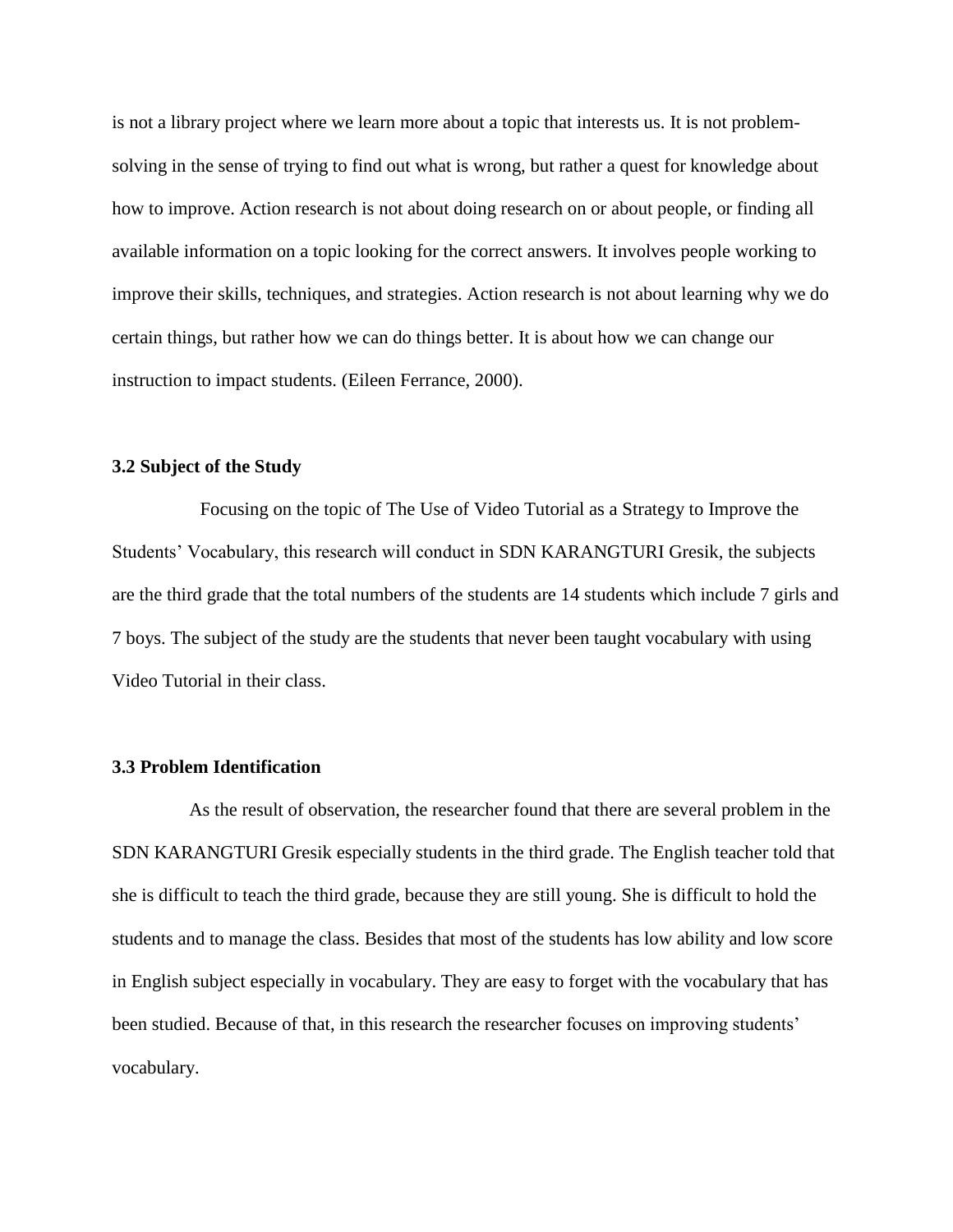Besides that, when the teacher teaches in the class, most of the students do not give attention for the teacher because the teacher just explain the lesson, invite them to imitate to read the vocabulary, and also order them to memorized the vocabulary. It may make bored the students when study in the class.

# **3.4 Steps of Classroom Action Research (CAR)**

Classroom Action Research activities involve repeated cycles, each consisting of planning, acting, observing, and reflecting**.** The result of one cycle is used to determine the need for the following cycle, until the problems get solved by the strategy Kemmis & McTaggert (1988) in Mohammad Adnan Latif (2009) See Figure 1:



Kemmis, S., McTaggert, R. (1988)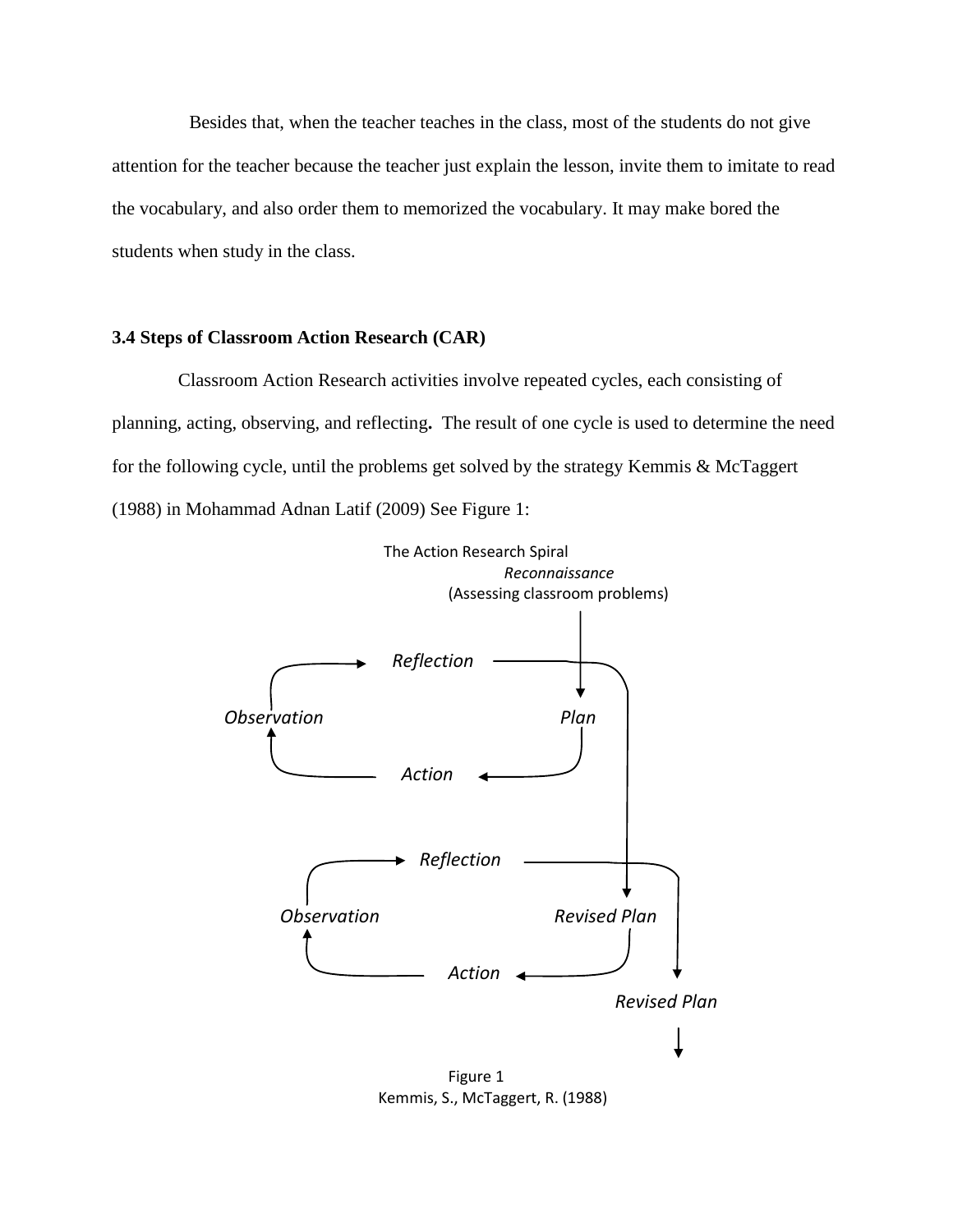## **3.4.1 Planning**

Planning is the first step the researcher has to do before doing something. The planning is expected to be flexible to face with some non-anticipated effects. By the planning, we can prepare to handle the troubles early. By a good planning, a researcher can be easier to face some problems and it will be more effective in doing research.

After finding the students' problem, the researcher prepares the lesson plan, material, and the media that will be used to teach in the class to improve the student's vocabulary, such as: some pictures in the video tutorial that appropriate with the guidebook, music.

All material is prepared by the researcher; the material is about parts of the body. By applying the material, it is hoped that the students' vocabulary mastery will be increased. So that they do not get the score in the under average.

The criteria of success of the study are determined as follows:

- The students' average (KKM) score of English test is 70.
- The students are motivated to join activities in the classroom. It can be seen in the students' activity/ participation and classroom atmosphere.

#### **3.4.2 Acting**

This step is used to implement the planning. Here, the researcher had two roles as a teacher and observer. Whereas, the English teacher had role as a teacher partner who helped the researcher to did observation. The researcher took place in the Lab computer when implemented video tutorial as a strategy to improve students' vocabulary. The students studied English was twice in a week and the time allotment to study was 70 minutes. There were three meetings for applying this strategy. The researcher also used lesson plan as the guideline. In the lesson plan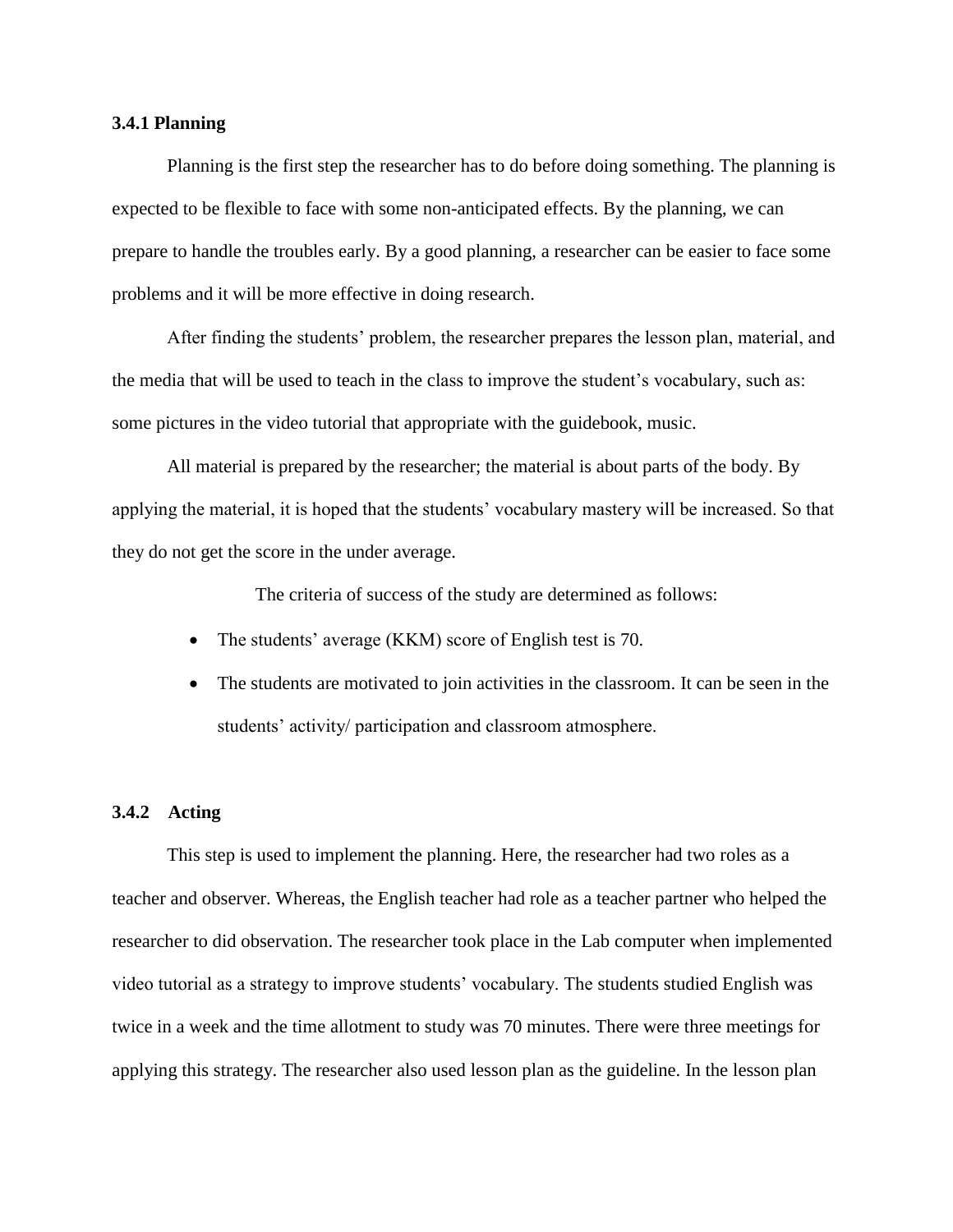three were three parts; they were pre teaching, whilst teaching and post teaching. The steps of video tutorial was in whilst activity. The implementation of parts of the body in the video tutorial was used to answer the problem statement. I play the video again and then they continue with by the person next to them. I stop the music again, they passed the pictures and it continues until the end of the song. When all students finish, each student will have a picture that is several student's contribution. Then I show the picture they made and ask them to guess what pictures is this with write the answer in the blackboard. When the students wrong in guessing the picture or wrong in writing the vocabulary, I directly help them by giving some clues and finally the correct answer.

In addition, after the activity above completely conducted, then I give a simple test to check the students' understanding toward the vocabularies gained. Here, I do not only introduce and explain some basic vocabularies based on the topic, but I also give them the way how to pronounce the vocab.

For the second and the third teaching is still same with the first teaching, but in the second teaching I do not give each student a piece of paper to coloring but I give them a piece of blank paper. I tell them that I will play music and I asked them to draw a thing refer to the clue in the paper, and the clue is still refers to the topic.

For the third teaching is same with the first teaching, I give each students a piece of paper. Here I draw the schedule to do this research.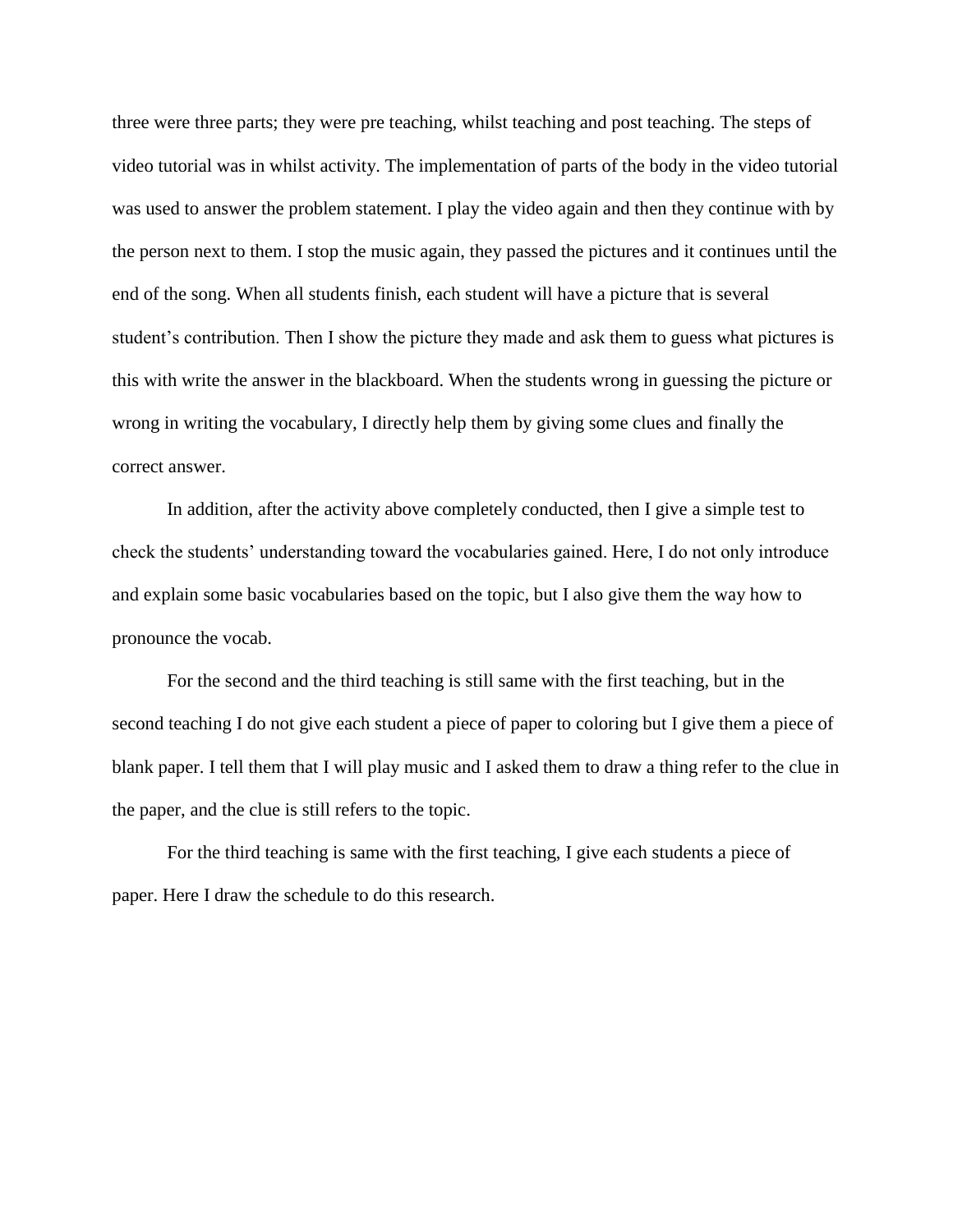Schedule of action research will be conducted by researcher, as follows:

| <b>Meeting</b> | <b>Activity</b>            | <b>Topic</b>      |
|----------------|----------------------------|-------------------|
| First          | Socialization and pre-test |                   |
| Second         | First teaching             |                   |
| <b>Third</b>   | Second teaching            | Parts of the Body |
| Fourth         | Third teaching             |                   |
| Fifth          | Post-test and              |                   |

# **SCHEDULE OF ACTION RESEARCH**

#### Table 1

the research will stop until the data is enough, and then the researcher will draw the analysis, but if this cycle is not good enough the researcher will continue with the second cycle to re-follow the first cycle with adding, deleting or revising some inappropriate items in this research.

## **3.4.3 Observing**

The third step is observing. Observing is used to see and capture some influences caused by a classroom action. This observation's result is a basic of doing reflection so that the research should be able to show the real situation.

In the observation, the researcher using field notes and observation checklist of the process in observing the students and the situation in the classroom while conducting research in the class. In this case the researcher cannot observe the classroom by herself, because to get a valid data, the researcher should be accompanied by a teacher partner.

In observing, the researcher must get the data collection. The data collection is an important step in deciding what action should be taken. It will collect in the second semester.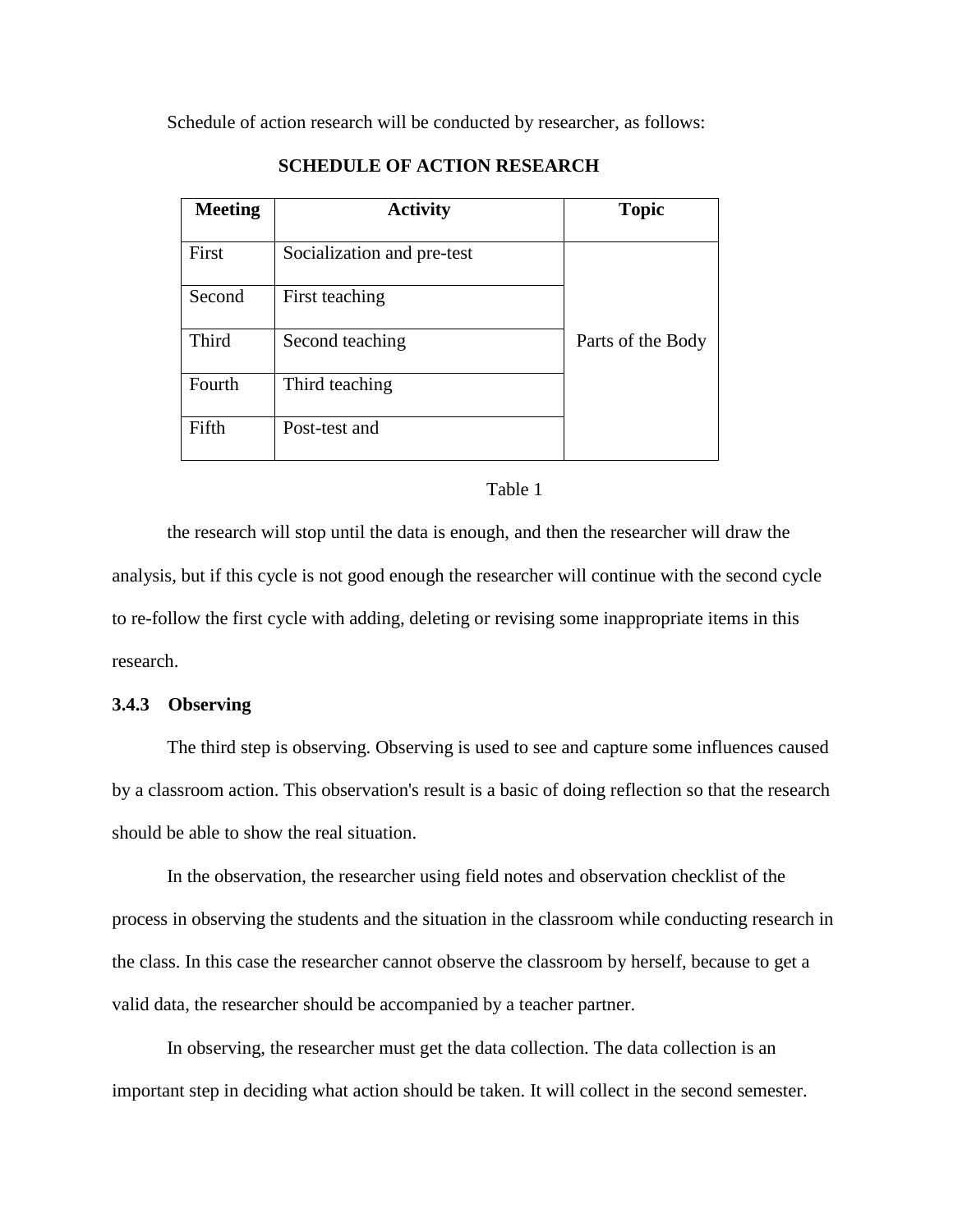The researcher uses three techniques to get complete the data from the subject. They are; giving vocabulary test, observing.

The sources of data in this study are the students as the subject of the study, the English teacher as the observer, the researcher as the teacher and as the observer in this research and the class atmosphere to find out any information about the teaching learning process while using video tutorial is implementing.

To collect the data, the researcher uses three instruments, they are: test, observation in order to identify whether or not it was an effective way to teach vocabulary to elementary school students.

The first is giving test. In this study, it will conduct to elicit responses on the basis of which a numerical score can be assigned. The researcher will give two test, they are: pre-test and post-test. The researcher will conduct the pre-test in the second meeting after socialization. Pretest consist of twenty items in the form of multiple choices. The second test is post-test, post-test will be given after doing socialization, pre-test, and first cycle. Post-test consist of twenty items in the form of multiple choices also. The materials of the test will take from the vocabulary in the guidebook for the third grade.

The second is observation. In this study, observation will conduct when teaching learning process, they are: students attention, students interaction, and all that will needed to collect the data. There are two instrument in observation will use by the researcher, they are: observation checklist and field notes. Observation checklist is used to collect the data about students' activities in the implementation of the action. Whereas the field notes is used to note the facts dealing with implementation of the actions that cannot be put in observation checklist.